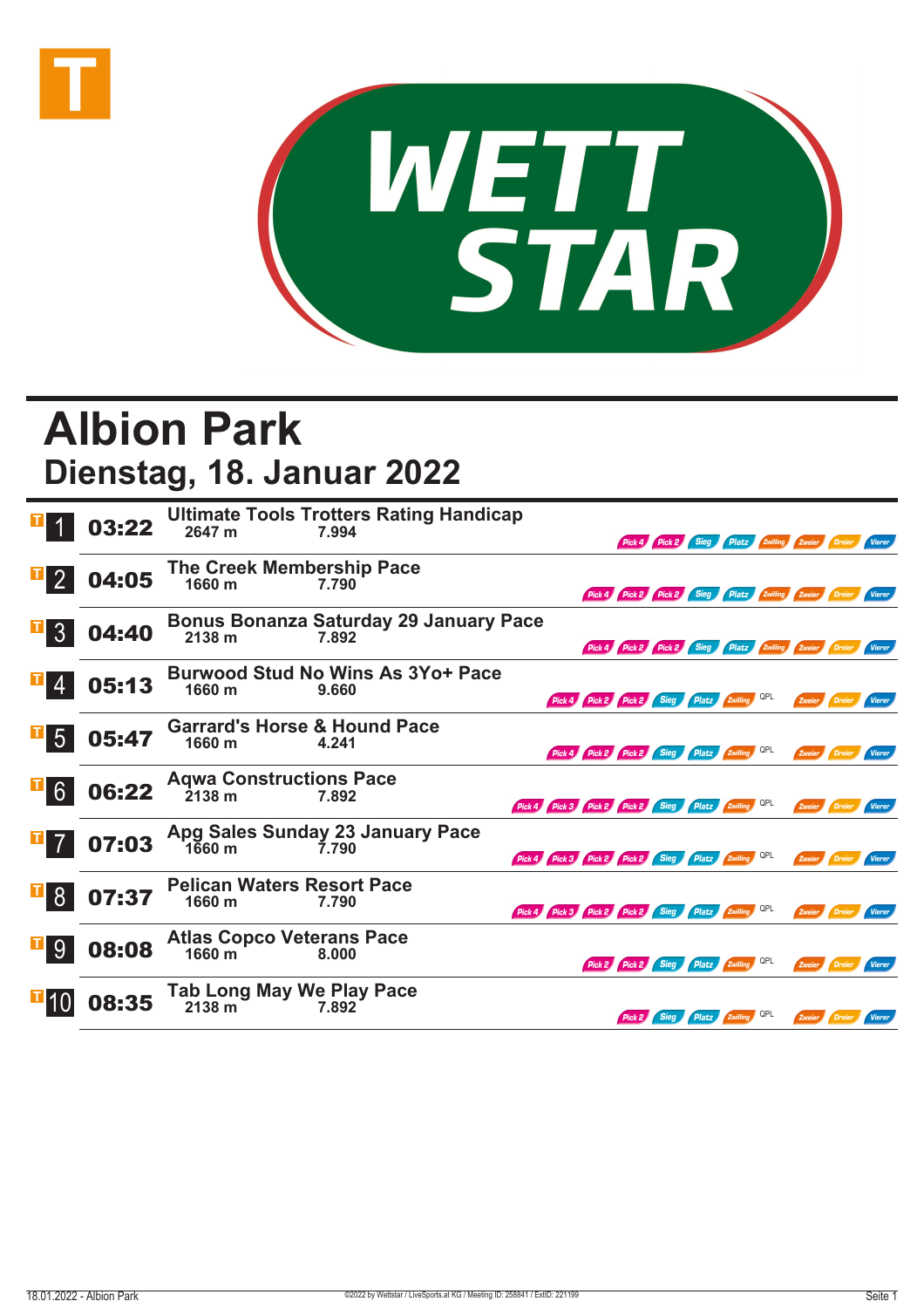| Aurora<br>Aye Aye Captain<br>B Mac C<br>Beach Magic<br><b>Bettor Memories</b><br><b>Bettor Romance</b><br><b>Bitcoin</b><br><b>Blue Moon Rising</b><br>Bohannan<br>Call Me Keith<br>Captains Pick<br>Carnera<br>Cheesandkisses<br>Circle Line<br>Courageous Saint<br>Delightful Lou<br>Deus Ex | 6<br>10<br>10<br>10<br>10<br>6 | Dream To Share<br><b>Explicit Castle</b><br><b>Flight Crew</b><br>Four Starzzz Forsa<br>Golden Sand<br>Gosling In Flight<br>Gunna Needamargarita<br>Herbs Hero<br>Hey Mister Taylor<br>High On Montana<br>I Am Sparta<br>Im Jimmy James<br>In Chevron We Trust<br>Jansson<br>Jay Tee Tyron<br>Jumping Jolt<br>Just One Good One | 2<br>3<br>8<br>10<br>8<br>6<br>8<br>8<br>8<br>9<br>5                  | Kingofthestars<br>Kookaburraprincess<br>Lady Avana<br>Lancelot Bromac<br>Lazy Blaze<br>Lets Katchmeifucan<br>Looks Just Right<br>Magical Maya<br>Major Generaljujon<br>Maywyn Macduff<br>Maywyn Troubadour<br>Maywyns Courage<br>Midnight Somewhere<br><b>Mister Cautious</b><br>Mohs Em Down<br>Mollidor<br>Mongolian Conqueror | 9<br>5<br>10<br>5<br>$\overline{2}$<br>5<br>4<br>9<br>4<br>6<br>$\overline{2}$<br>4<br>9<br>5<br>8 | <b>Much Bettor</b><br>Nesters Hill<br>Ohoka Jimmy<br>Our Eduardo Denario<br>Our Uncle Jim<br>Paravani<br>Pinup Boy<br>Rancho Man<br>Rebline<br>Regulus<br>Rigondeaux<br>Rosehill Magic<br>Roses Are Sweet<br><b>Run Business Run</b><br>Scoob Operator<br><b>Shadys Cullect</b><br>Shakalakaboomboom | 3<br>6<br>10<br>5<br>3<br>9<br>10<br>5<br>10<br>8 | Shez Got Bling<br>Showem Simon<br>Sonny Orlando<br>Speech Is Silver<br>Square Dealer<br><b>Tam Oshanter</b><br>Taroona Bromac<br>Thats How Weroll<br>The Reaper<br>The Shady One<br>Three In Heaven<br><b>Tracer Bullet</b><br>Voodoo Lou<br>Whata Optimist<br>Whata Roller<br>Whata Sport<br>Whateley | 6<br>9<br>9<br>10<br>8<br>10 |  |
|------------------------------------------------------------------------------------------------------------------------------------------------------------------------------------------------------------------------------------------------------------------------------------------------|--------------------------------|---------------------------------------------------------------------------------------------------------------------------------------------------------------------------------------------------------------------------------------------------------------------------------------------------------------------------------|-----------------------------------------------------------------------|----------------------------------------------------------------------------------------------------------------------------------------------------------------------------------------------------------------------------------------------------------------------------------------------------------------------------------|----------------------------------------------------------------------------------------------------|------------------------------------------------------------------------------------------------------------------------------------------------------------------------------------------------------------------------------------------------------------------------------------------------------|---------------------------------------------------|--------------------------------------------------------------------------------------------------------------------------------------------------------------------------------------------------------------------------------------------------------------------------------------------------------|------------------------------|--|
| <b>Dikerry</b><br>WANN STARTET IHR JOCKEY / FAHRER<br><b>B</b> T Graham<br>C A Petroff<br>D W Graham<br>I T Coulson                                                                                                                                                                            | 9<br>7,8,9<br>2,9<br>4,6       | Kash Us Back                                                                                                                                                                                                                                                                                                                    | 3<br>A F J Sanderson<br><b>B</b> W Barnes<br>C K Sneddon<br>G W Dixon | Motu Amethyst<br>Jonah Hutchinson                                                                                                                                                                                                                                                                                                | 6<br>3,4,9<br>1,2,3,7,8,9<br>1,3,8,9,10<br>8,10                                                    | Shez All Style<br>Angus Garrard<br>Ben Battle<br>D A Cernovskis<br>Gemma Hewitt<br>Jordan Topping                                                                                                                                                                                                    |                                                   | Woodlands Wonder<br>1,6,7<br>8<br>2,10<br>3,10<br>5                                                                                                                                                                                                                                                    | 6                            |  |
| <b>Justin Elkins</b><br>Leonard Cain                                                                                                                                                                                                                                                           | 3.5                            | 5,9,10                                                                                                                                                                                                                                                                                                                          | K L Dawson<br>M A Dux                                                 |                                                                                                                                                                                                                                                                                                                                  | 2,4,6<br>7.10                                                                                      | L J Whittaker<br>M J Elkins                                                                                                                                                                                                                                                                          |                                                   | 8,10<br>6,9,10                                                                                                                                                                                                                                                                                         |                              |  |

## **WANN STARTET IHR TRAINER...**

| <b>B J Hewitt</b>  | 3.10       | Ben Battle           | 8.10   | C A Turpin     | 4,8         | C J Monte    |          |
|--------------------|------------|----------------------|--------|----------------|-------------|--------------|----------|
| C T Cini           | 10         | Charlie Chiang       |        | D A Cernovskis | 2,8,10      | D G Weeks    | 2.4      |
| D J Ebert          | 5.7        | D L Smith            |        | D R J Wilson   | 6           | D W Graham   | 2,7,9,10 |
| Dannielle Veivers  |            | G C Elkins           |        | G F Dwyer      | 1,2,9       | G J Dawson   |          |
| G W Dixon          | 1,3,8,9,10 | P Gurnev             | 3.9    | T Coulson      |             | J A Lewin    |          |
| J N Mcmullen       | 4.5.7.8.10 | J Stariha            | 7.8    | K L Dawson     | 2.4         | Karly Mason  |          |
| L R Hinze          | 5.6        | M A Dux              | 6.7.10 | M J Butler     | 1,2,3,7,8,9 | M J Charlton | 6.،      |
| <b>Matt Elkins</b> | 9          | P K Mckay            |        | R J Sallis     | 3,8,10      | R J Veivers  |          |
| R P Hutchinson     | 5.6        | S A Gillespie        | 10     | S I Fraser     | 10          | S M Price    |          |
| S R Graham         |            | S W Dickson          |        | T D Hancock    |             | T J Dawson   | 3,4,6    |
| T R Moffat         |            | <b>Trent Lethabv</b> | 7.9    | W T Graham     | 6,7         |              |          |

**M P Neilson 1,2,4 N J Mcmullen 3,8,9 N M Dawson 6,7,10 P J Mcmullen 1,2,4,5,6,8,9 S J Doherty 1,6 S R Graham 5,6,7 T J Dawson 3,4,6,10 T R Moffat 4 Taleah Mcmullen 4,5,6,7,8,9,10**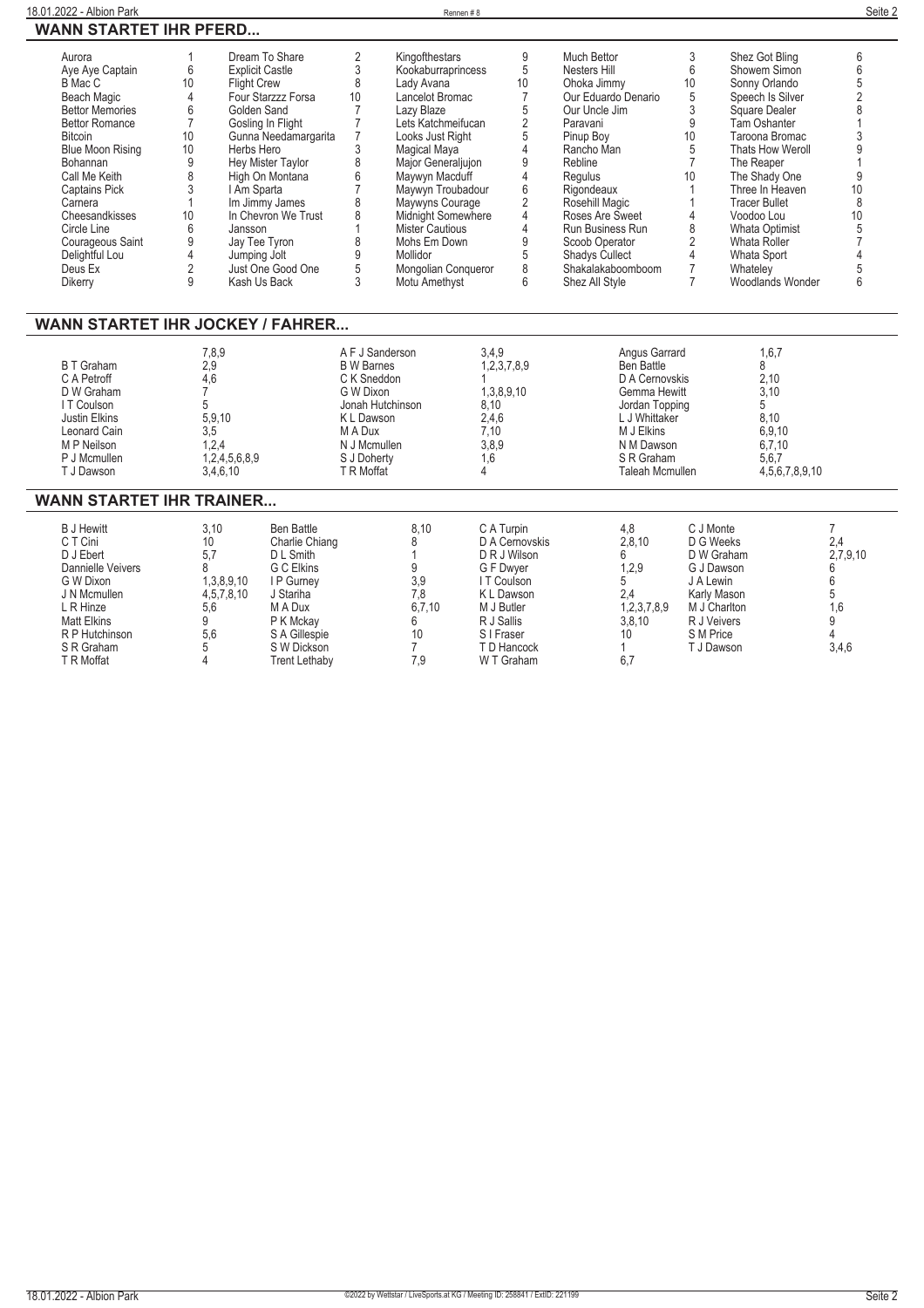| 18.01.2022 - Albion Park                                                                         | Rennen#1                                                           | Seite 3 |
|--------------------------------------------------------------------------------------------------|--------------------------------------------------------------------|---------|
| $\boxed{\text{T}}$<br>2647 m<br>7.994                                                            | <b>Ultimate Tools Trotters Rating Handicap</b><br>Rennpreis: 7.994 |         |
| 03:22                                                                                            |                                                                    |         |
| <b>Sieg</b><br><b>Platz</b><br>Zwilling<br>Zweier<br>2647                                        | Pick 2 Pick 4<br><b>Dreier</b><br><b>Vierer</b>                    |         |
| <b>The Reaper</b><br>6j. W (Lucky Chucky - Misscshells)<br>И<br>Trainer: TD Hancock<br>淘         |                                                                    |         |
| <b>CK Sneddon</b><br>ML: 21,0                                                                    |                                                                    |         |
| Aurora<br>2<br>5j. S (Lucky Chucky - Sheer Illusion)<br>Trainer: T D Hancock<br>×<br>两           |                                                                    |         |
| <b>Angus Garrard</b><br>ML: 15,0                                                                 |                                                                    |         |
| Rosehill Magic<br>8j. S (Armbro Variable - Amelia Darling)<br>3<br>Trainer: D L Smith            |                                                                    |         |
| <b>MP</b> Neilson<br>ML: 18,0                                                                    |                                                                    |         |
| <b>Carnera</b><br>4<br>8j. W (Muscle Mass - Mystic Hush)<br>Trainer: G W Dixon<br>ு<br>83        |                                                                    |         |
| <b>G W Dixon</b><br>ML: 6,0                                                                      |                                                                    |         |
| <b>Jansson</b><br>5<br>9j. W (Monarchy - Sun Lamp)<br>Trainer: M J Charlton                      |                                                                    |         |
| <b>S J Doherty</b><br>ML: 11,0                                                                   |                                                                    |         |
| <b>Rigondeaux</b><br>6<br>6j. W (Majestic Son - Galleons Bliss)<br>Trainer: G F Dwyer<br>Q<br>ЮP |                                                                    |         |
| P J Mcmullen<br>ML: 8,0                                                                          |                                                                    |         |
| <b>Tam Oshanter</b><br>6j. W (Bacardi Lindy - Ima Tartan Tease)<br>Trainer: M J Butler           |                                                                    |         |
| <b>B W Barnes</b><br>ML: 155,0                                                                   |                                                                    |         |
| Ergebnis:<br>Quoten:                                                                             |                                                                    |         |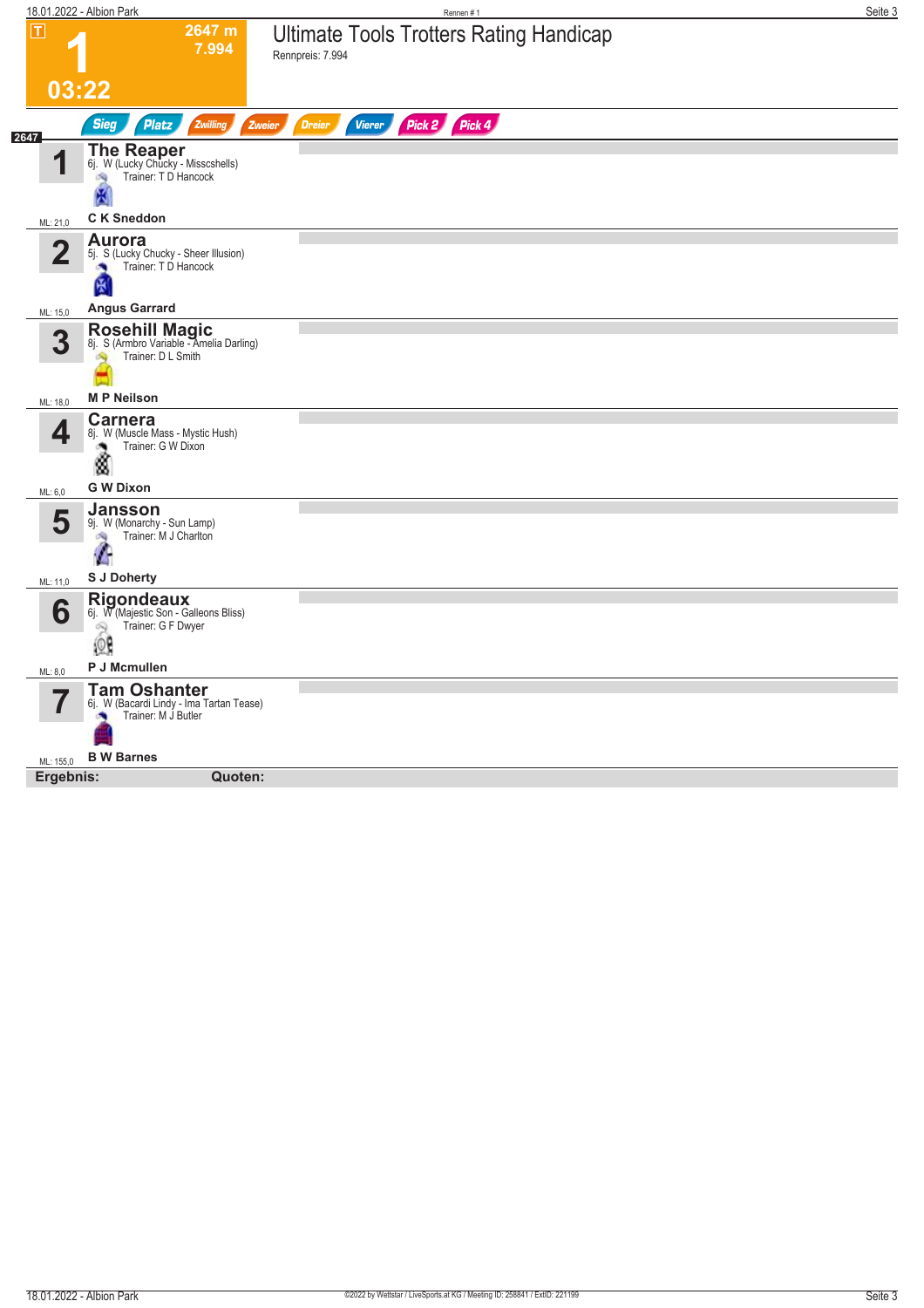|                         | 18.01.2022 - Albion Park                                                                                 | Rennen #2                                              | Seite 4 |
|-------------------------|----------------------------------------------------------------------------------------------------------|--------------------------------------------------------|---------|
| $ \mathbf{T} $          | 1660 m<br>7.790                                                                                          | The Creek Membership Pace<br>Rennpreis: 7.790          |         |
|                         | 04:05                                                                                                    |                                                        |         |
| 1660                    | <b>Sieg</b><br>Zwilling<br><b>Platz</b><br><b>Zweier</b>                                                 | Pick 2 Pick 2 Pick 4<br><b>Dreier</b><br><b>Vierer</b> |         |
| И                       | <b>Maywyns Courage</b><br>7j. W (Courage Under Fire - Nonni Sheffield)<br>Trainer: K L Dawson            |                                                        |         |
| ML: 95,0                | <b>KL Dawson</b>                                                                                         |                                                        |         |
| $\overline{\mathbf{2}}$ | Deus Ex<br>6j. W (Changeover - El Diva)<br>Trainer: M J Butler                                           |                                                        |         |
| ML: 33,0                | <b>B W Barnes</b>                                                                                        |                                                        |         |
| 3                       | <b>Scoob Operator</b><br>8j. W (Big Jim - Smooth Empress)<br>Trainer: D A Cernovskis                     |                                                        |         |
| ML: 8,0                 | <b>D A Cernovskis</b>                                                                                    |                                                        |         |
| 4                       | <b>Lets Katchmeifucan</b><br>8j. W (Panspacificflight - Mckenzie Jaccka)<br>Trainer: G F Dwyer<br>×<br>θ |                                                        |         |
| ML: 48,0                | P J Mcmullen                                                                                             |                                                        |         |
| 5                       | <b>Dream To Share</b><br>9j. W (Kenneth J - Hear The Cheers)<br>Trainer: D W Graham                      |                                                        |         |
| ML: 95,0                | <b>B T Graham</b>                                                                                        |                                                        |         |
| 6                       | <b>Speech Is Silver</b><br>7j. W (Mach Three - Silence Is Golden)<br>Trainer: D G Weeks                  |                                                        |         |
| ML: 28,0                | <b>MP</b> Neilson                                                                                        |                                                        |         |
| Ergebnis:               | Quoten:                                                                                                  |                                                        |         |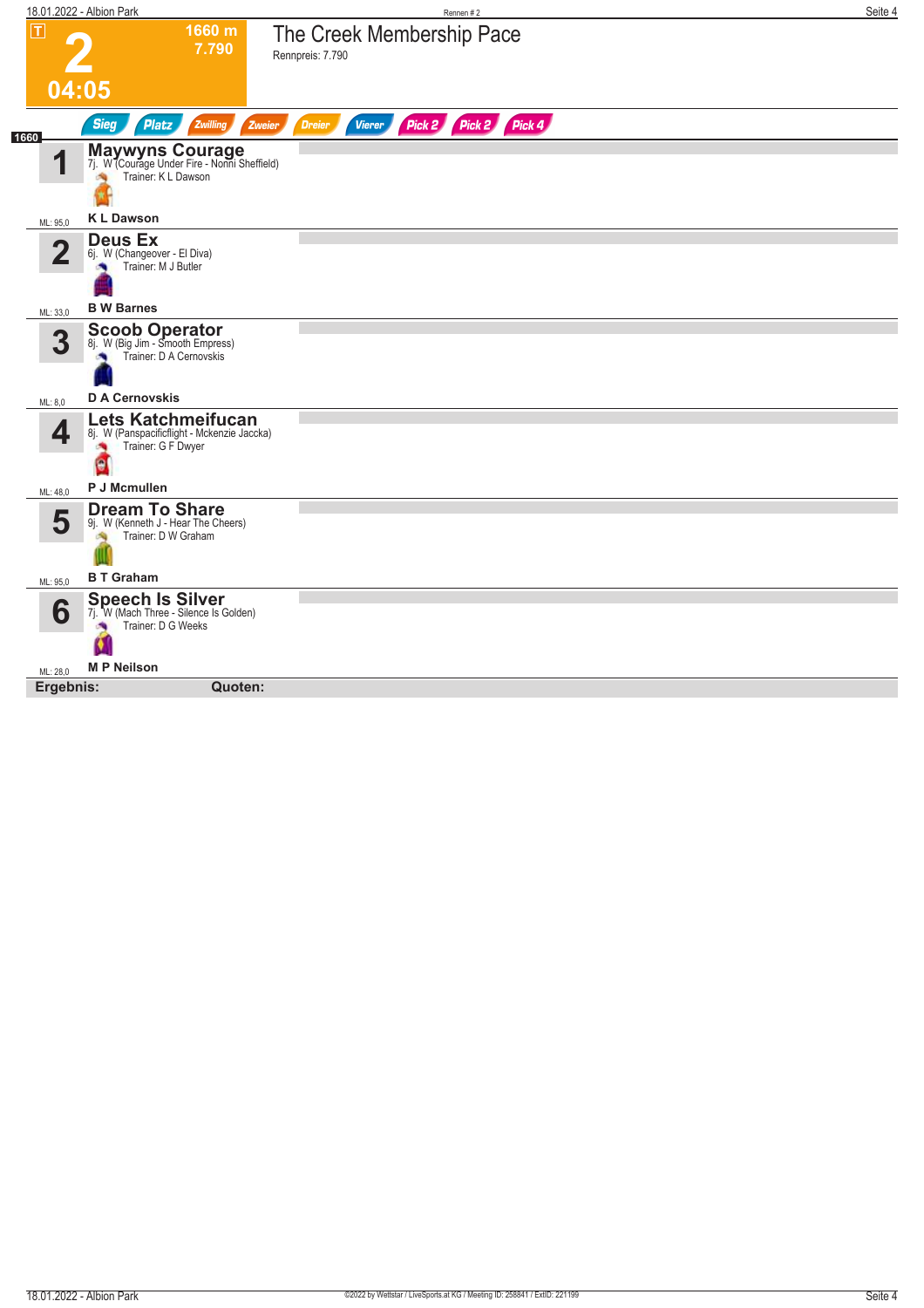|                         | 18.01.2022 - Albion Park                                                                             | Rennen #3                                                        | Seite 5 |
|-------------------------|------------------------------------------------------------------------------------------------------|------------------------------------------------------------------|---------|
| $\boxed{\mathbf{T}}$    | 2138 m<br>7.892                                                                                      | Bonus Bonanza Saturday 29 January Pace<br>Rennpreis: 7.892       |         |
|                         | 04:40                                                                                                |                                                                  |         |
|                         | Zwilling<br><b>Sieg</b><br><b>Platz</b>                                                              | Pick 2 Pick 2 Pick 4<br><b>Vierer</b><br><b>Dreier</b><br>Zweier |         |
| 2138<br>И               | <b>Captains Pick</b><br>4j. W (Captaintreacherous - Charming Allie)<br>Trainer: G W Dixon<br>8       |                                                                  |         |
| ML: 4,0                 | <b>G W Dixon</b>                                                                                     |                                                                  |         |
| $\overline{\mathbf{2}}$ | <b>Much Bettor</b><br>6j. W (Bettor's Delight - Courage Aplenty)<br>Trainer: I P Gurney              |                                                                  |         |
| ML: 11,0                | A F J Sanderson                                                                                      |                                                                  |         |
| 3                       | <b>Explicit Castle</b><br>6j. H <sup>*</sup> (Mach Three - Articulate Castle)<br>Trainer: M J Butler |                                                                  |         |
| ML: 5,0                 | <b>Leonard Cain</b>                                                                                  |                                                                  |         |
| 4                       | <b>Our Uncle Jim</b><br>6j. W (Western Terror - Aunty Dawn)<br>Trainer: T J Dawson                   |                                                                  |         |
| ML: 8,0                 | <b>T J Dawson</b>                                                                                    |                                                                  |         |
| 5                       | <b>Taroona Bromac</b><br>6j. W (Western Ideal - Tasmcmanian)<br>Trainer: R J Sallis                  |                                                                  |         |
| ML: 95,0                | N J Mcmullen                                                                                         |                                                                  |         |
| 6                       | <b>Herbs Hero</b><br>7j. W (Shadow Play - Empty Promises)<br>Trainer: M J Butler                     |                                                                  |         |
| ML: 65,0                | <b>B</b> W Barnes                                                                                    |                                                                  |         |
|                         | <b>Kash Us Back</b><br>6j. W (Changeover - Laughing Lilly)<br>Trainer: B J Hewitt                    |                                                                  |         |
| ML: 36,0                | <b>Gemma Hewitt</b>                                                                                  |                                                                  |         |
| Ergebnis:               | Quoten:                                                                                              |                                                                  |         |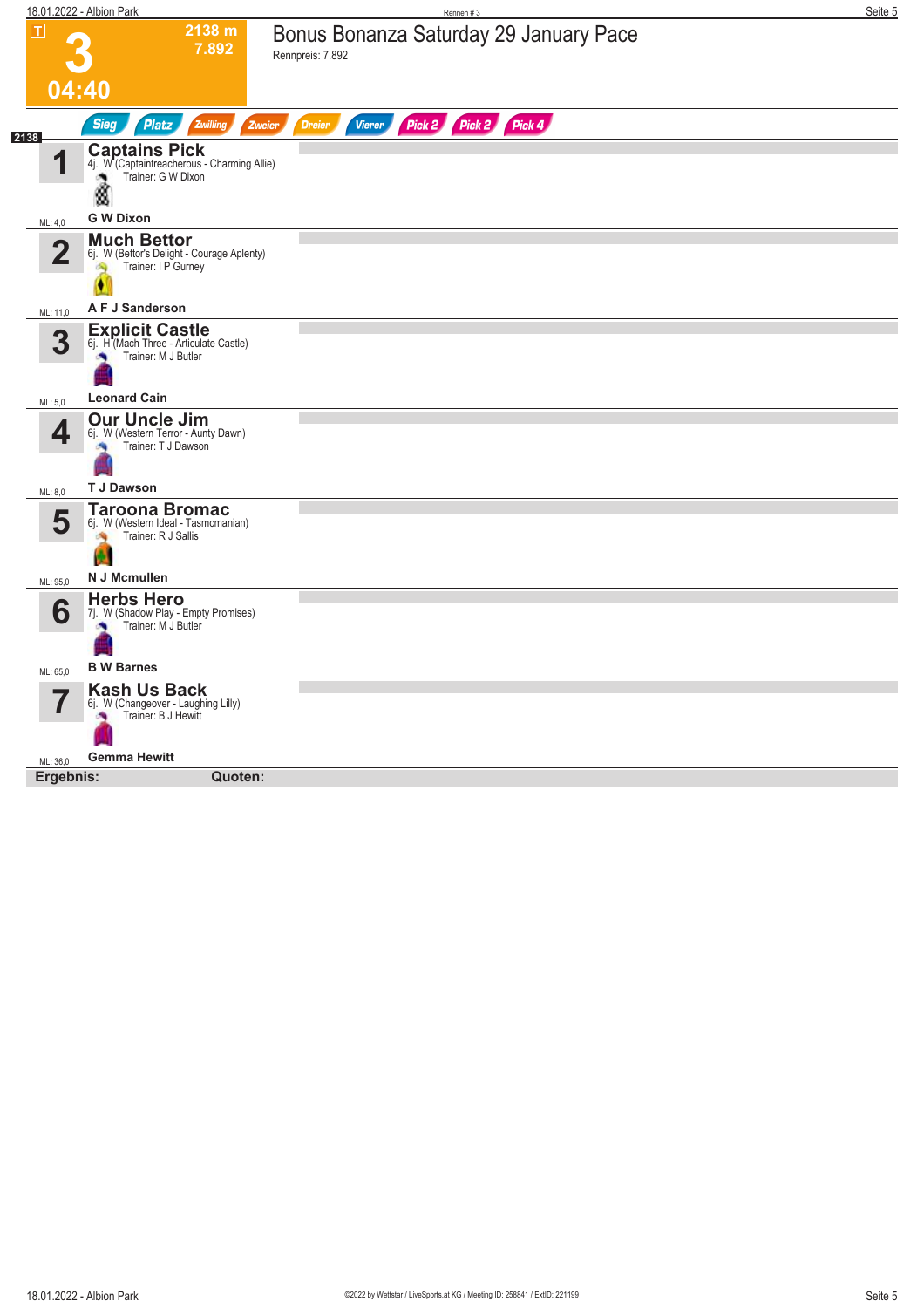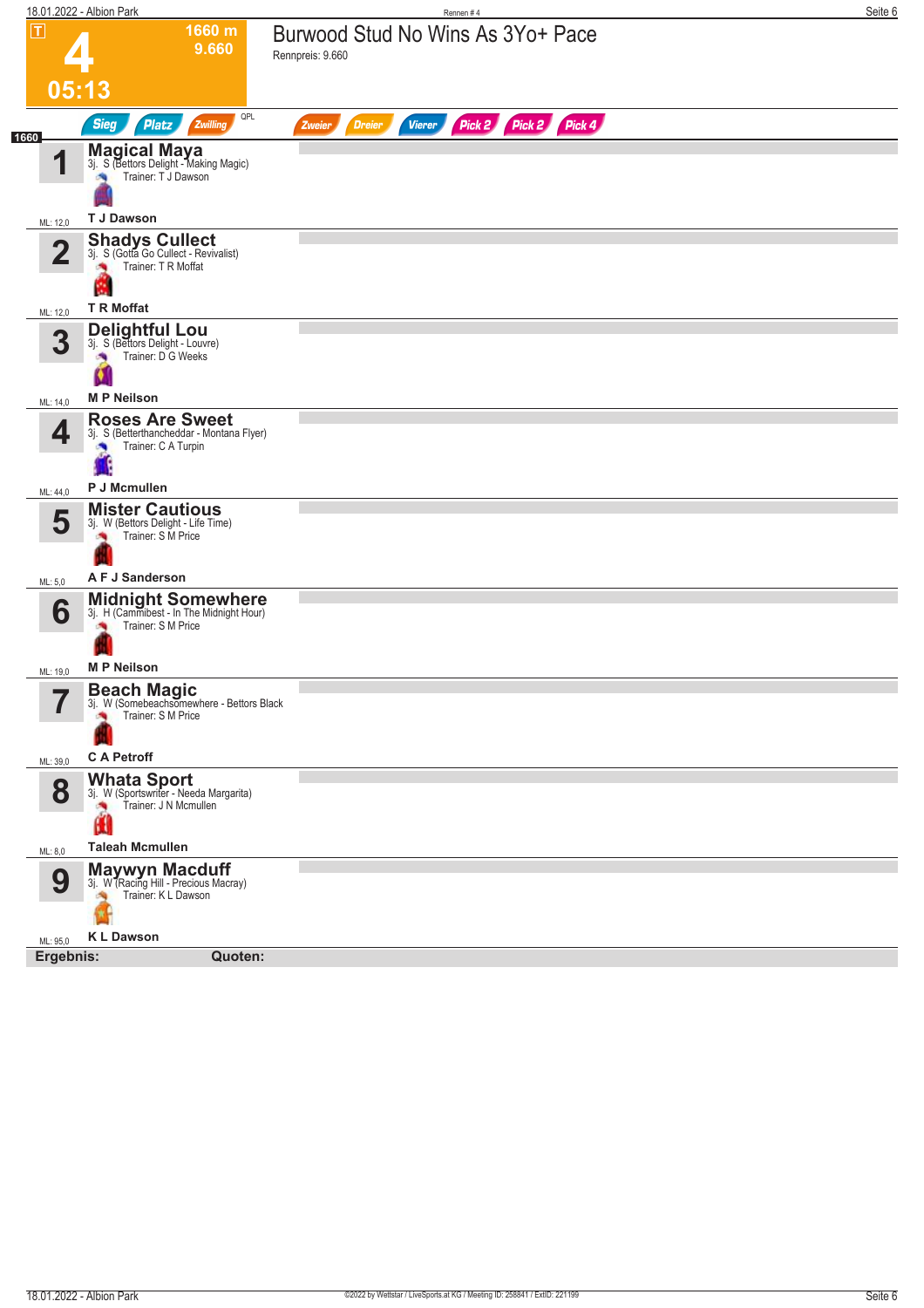|                       | 18.01.2022 - Albion Park                                                                           | Rennen#5                                               | Seite 7 |
|-----------------------|----------------------------------------------------------------------------------------------------|--------------------------------------------------------|---------|
| $\bm{\mathsf \Pi}$    | 1660 m<br>4.241                                                                                    | Garrard's Horse & Hound Pace<br>Rennpreis: 4.241       |         |
|                       | 05:47                                                                                              |                                                        |         |
| 1660                  | QPL<br><b>Sieg</b><br>Zwilling<br>Platz                                                            | Vierer Pick 2 Pick 2 Pick 4<br><b>Dreier</b><br>Zweier |         |
| и                     | <b>Mollidor</b><br>5j. S (Follow The Stars - Dekker Diamond)<br>Trainer: R P Hutchinson            |                                                        |         |
| ML: 11,0              | P J Mcmullen                                                                                       |                                                        |         |
| $\overline{2}$        | <b>Our Eduardo Denario</b><br>11j. W (Mach Three - Dreamo Denario)<br>Trainer: L R Hinze           |                                                        |         |
| ML: 14,0              | <b>Leonard Cain</b>                                                                                |                                                        |         |
| 3                     | Kookaburraprincess<br>6j. S (Mcardle - Rapid Fire Franco)<br>Trainer: S R Graham                   |                                                        |         |
| ML: 48,0              | S R Graham                                                                                         |                                                        |         |
| 4                     | <b>Sonny Orlando</b><br>9j. W (Lis Mara - Neverland Franco)<br>Trainer: Karly Mason<br>Ш           |                                                        |         |
| ML: 31,0              | <b>Jordan Topping</b>                                                                              |                                                        |         |
| 5                     | <b>Just One Good One</b><br>8j. W (Santanna Blue Chip - Caernarfon)<br>Trainer: L R Hinze          |                                                        |         |
| ML: 8,0               | <b>Justin Elkins</b>                                                                               |                                                        |         |
| 6                     | <b>Whateley</b><br>7j. W (Sportswriter - Party Cat)<br>Trainer: D J Ebert<br>đQ.                   |                                                        |         |
| ML: 6,0               | <b>Taleah Mcmullen</b>                                                                             |                                                        |         |
| 7                     | <b>Looks Just Right</b><br>6j. W (Mr Feelgood - Looks Like Leroy)<br>Trainer: J N Mcmullen         |                                                        |         |
| ML: 18,0              | <b>Taleah Mcmullen</b>                                                                             |                                                        |         |
| 8                     | <b>Rancho Man</b><br>6j. W (Mr Feelgood - Itsoktobeperfect)<br>Trainer: J N Mcmullen<br>61         |                                                        |         |
| ML: 31,0              | <b>Taleah Mcmullen</b>                                                                             |                                                        |         |
| 9                     | <b>Whata Optimist</b><br>4j. W (Rock N Roll Heaven - Needa Margarita<br>Trainer: J N Mcmullen<br>ш |                                                        |         |
| ML: 21,0              | <b>Taleah Mcmullen</b>                                                                             |                                                        |         |
|                       | <b>Lazy Blaze</b><br>9j. W (Mr Aviator - Karbeela)<br>Trainer: I T Coulson<br>I T Coulson          |                                                        |         |
| ML: 11,0<br>Ergebnis: | Quoten:                                                                                            |                                                        |         |
|                       |                                                                                                    |                                                        |         |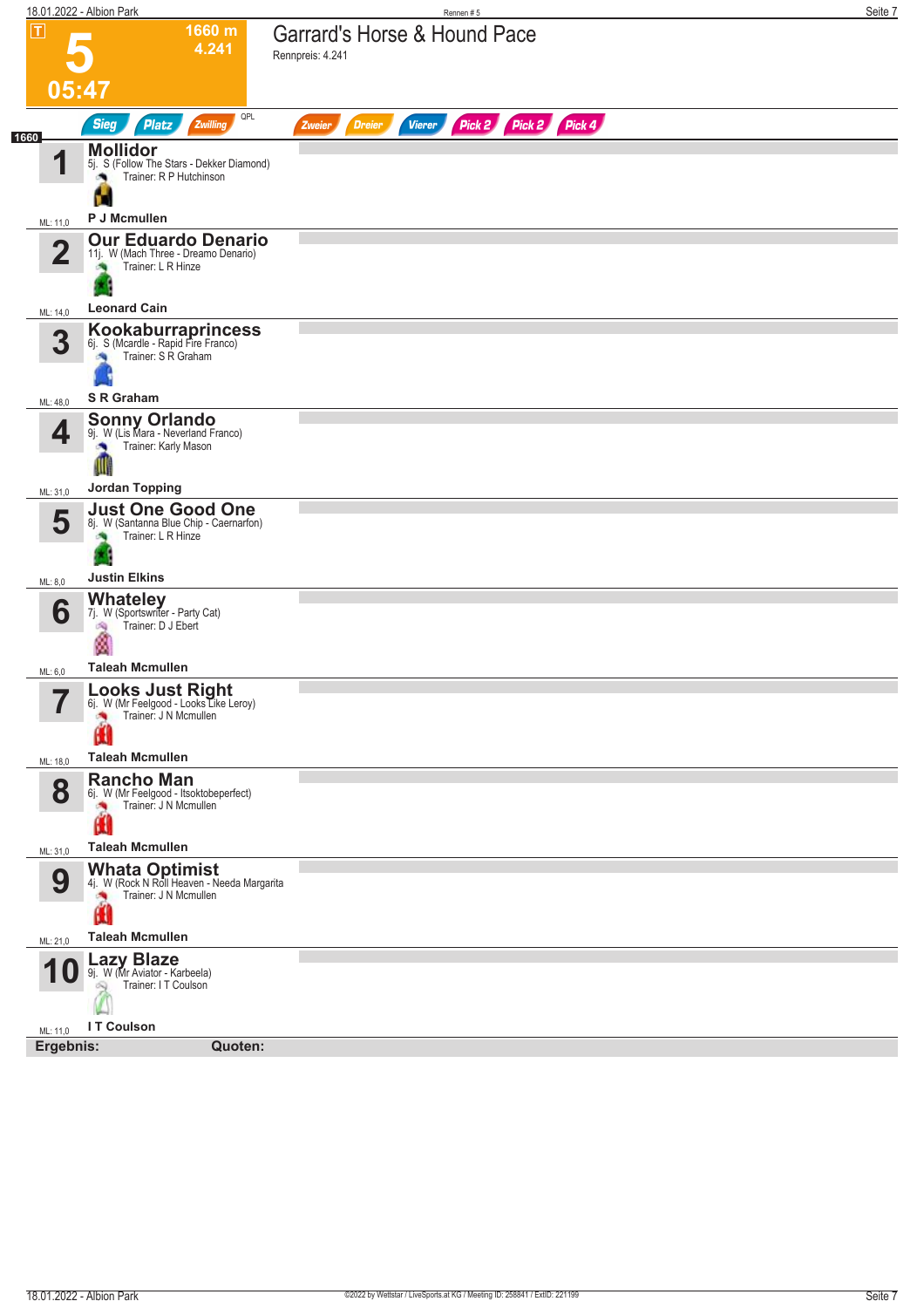| 18.01.2022 - Albion Park            |                                                                                                                  | Rennen#6                                                                | Seite 8 |
|-------------------------------------|------------------------------------------------------------------------------------------------------------------|-------------------------------------------------------------------------|---------|
| $ \tau $                            | 2138 m<br>7.892                                                                                                  | <b>Aqwa Constructions Pace</b><br>Rennpreis: 7.892                      |         |
| 06:22                               |                                                                                                                  |                                                                         |         |
| 2138                                | QPL<br><b>Sieg</b><br><b>Platz</b><br>Zwilling                                                                   | Pick 2 Pick 2 Pick 3 Pick 4<br><b>Vierer</b><br>Zweier<br><b>Dreier</b> |         |
| 1                                   | <b>Circle Line</b><br>11j. W (Grinfromeartoear - Couldntlethergo)<br>Trainer: J A Lewin<br>Ž                     |                                                                         |         |
| ML: 95,0                            | 圈<br><b>M J Elkins</b>                                                                                           |                                                                         |         |
| $\mathbf{2}$                        | <b>Bettor Memories</b><br>5j. S (Bettor's Delight - Janball)<br>Trainer: D R J Wilson<br>К                       |                                                                         |         |
| ML: 95,0                            | <b>CA Petroff</b>                                                                                                |                                                                         |         |
| 3                                   | <b>Woodlands Wonder</b><br>5j. W (Alta Christiano - Erinyes)<br>Trainer: M J Charlton<br>淘<br>Z.                 |                                                                         |         |
| ML: 12,0                            | <b>S J Doherty</b>                                                                                               |                                                                         |         |
| 4                                   | <b>Motu Amethyst</b><br>5j. S (Bettor's Delight - Motu Haughty Helen)<br>Trainer: M A Dux<br>淘<br>A              |                                                                         |         |
| ML: 21,0                            | <b>Angus Garrard</b>                                                                                             |                                                                         |         |
| 5                                   | <b>Shez Got Bling</b><br>6j. S (A Rocknroll Dance - Glitterazzi)<br>Trainer: R P Hutchinson<br>N<br>P J Mcmullen |                                                                         |         |
| ML: 65,0                            |                                                                                                                  |                                                                         |         |
| 6                                   | <b>Nesters Hill</b><br>6j. W (Mr Feelgood - Saunders Jewel)<br>Trainer: P K Mckay<br><b>Taleah Mcmullen</b>      |                                                                         |         |
| ML: 19,0                            |                                                                                                                  |                                                                         |         |
| $\overline{\phantom{a}}$<br>ML: 9,0 | <b>Maywyn Troubadour</b><br>5. W (South Park Hanover - Frightening P)<br>Trainer: G J Dawson<br><b>KL Dawson</b> |                                                                         |         |
| 8<br>ML: 95,0                       | <b>Showem Simon</b><br>8j. W (Sportswriter - Sounds So Good)<br>Trainer: T J Dawson<br><b>T J Dawson</b>         |                                                                         |         |
| 9                                   | Aye Aye Captain<br>4j. W (Captaintreacherous - Wandjina Girl)<br>Trainer: W T Graham<br>×,<br>Ш                  |                                                                         |         |
| ML: 4,0                             | S R Graham                                                                                                       |                                                                         |         |
| 1 U                                 | High On Montana<br>7j. W (Rock N Roll Heaven - Salix)<br>Trainer: L R Hinze                                      |                                                                         |         |
| ML: 5,0                             | N M Dawson                                                                                                       |                                                                         |         |
| Ergebnis:                           | Quoten:                                                                                                          |                                                                         |         |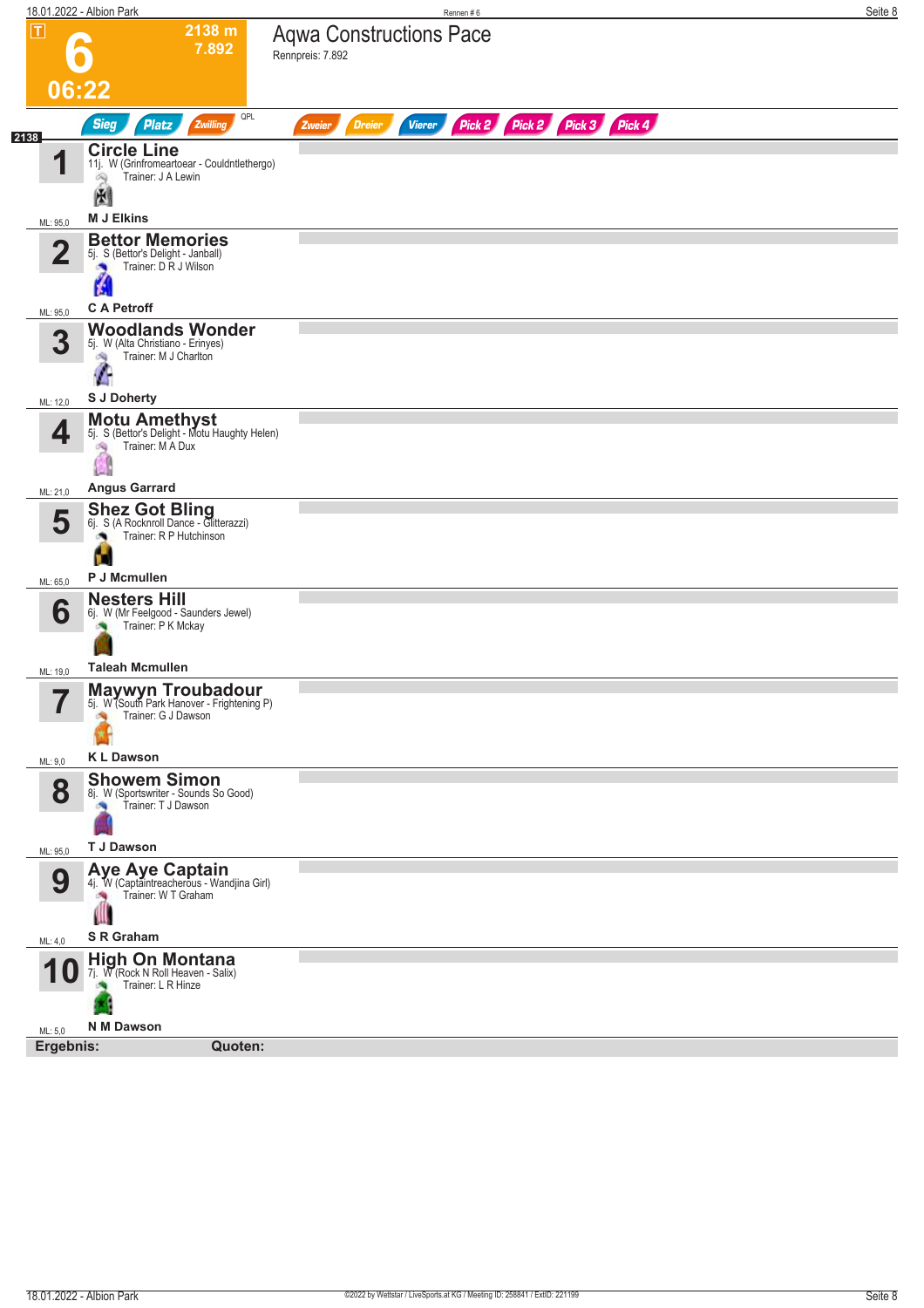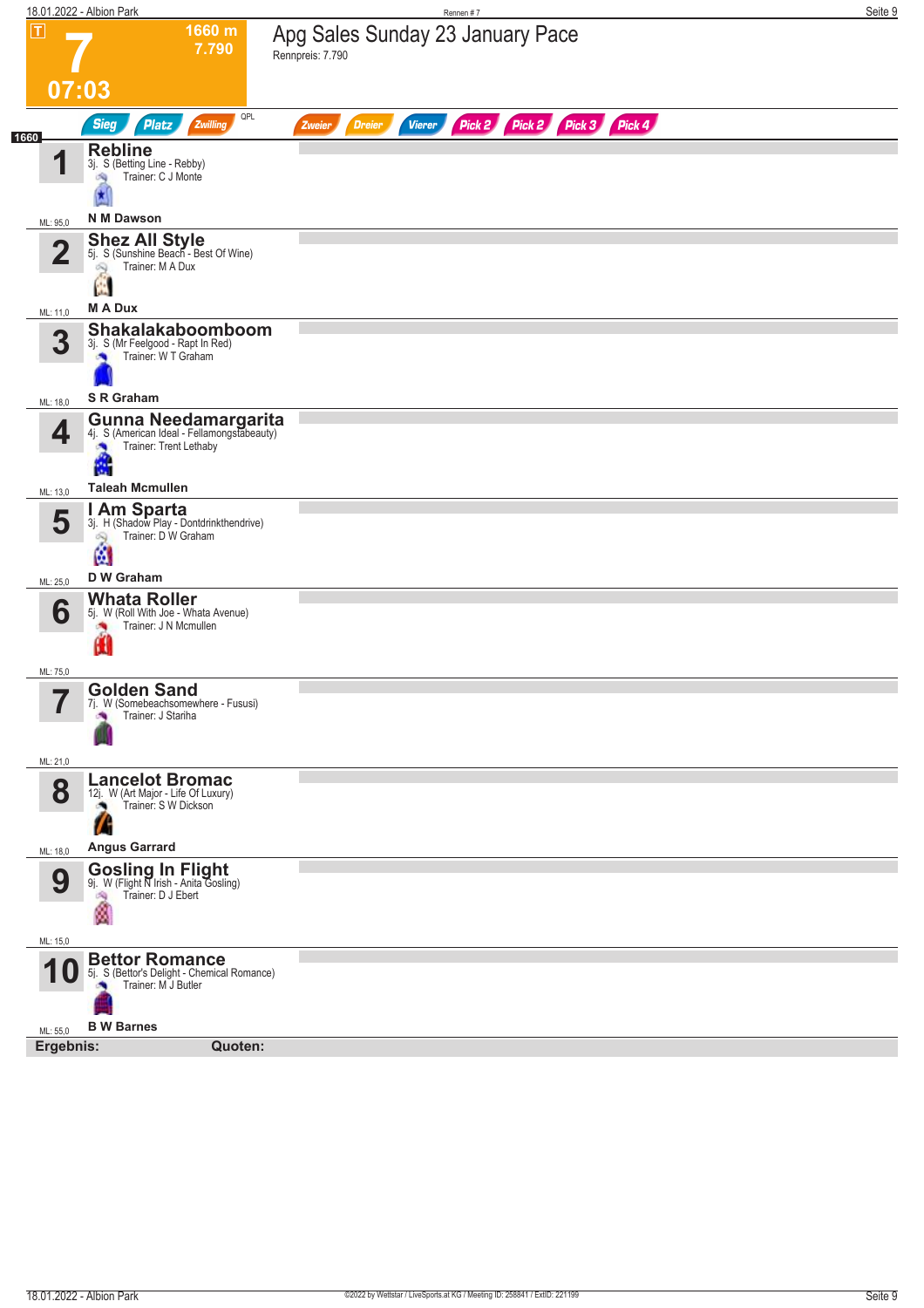|                                      | 18.01.2022 - Albion Park                                                                                  | Rennen#8                                                                | Seite 10 |
|--------------------------------------|-----------------------------------------------------------------------------------------------------------|-------------------------------------------------------------------------|----------|
| $ \mathsf{T} $                       | 1660 m<br>7.790                                                                                           | <b>Pelican Waters Resort Pace</b><br>Rennpreis: 7.790                   |          |
|                                      | 07:37                                                                                                     |                                                                         |          |
| 1660                                 | QPL<br><b>Sieg</b><br><b>Platz</b><br>Zwilling                                                            | Pick 2 Pick 2 Pick 3 Pick 4<br><b>Dreier</b><br><b>Vierer</b><br>Zweier |          |
| q                                    | Jay Tee Tyron<br>6j. W (Bettor's Delight - Tyron's Falcon Ella)<br>Trainer: J Stariha                     |                                                                         |          |
| ML: 12,0                             |                                                                                                           |                                                                         |          |
| $\overline{\mathbf{2}}$              | Hey Mister Taylor<br>6j. W(Mr Feelgood - Hey Linda)<br>Trainer: R J Sallis                                |                                                                         |          |
| ML: 19,0                             | N J Mcmullen                                                                                              |                                                                         |          |
| 3                                    | <b>Run Business Run</b><br>7j. W (Courage Under Fire - Unfinishedbusine<br>Trainer: D A Cernovskis        |                                                                         |          |
| ML: 14,0                             | L J Whittaker                                                                                             |                                                                         |          |
| 4                                    | In Chevron We Trust<br>5j. W (Art Major - Whyamibettor)<br>Trainer: G W Dixon<br>×                        |                                                                         |          |
| ML: 14,0                             | <b>G W Dixon</b>                                                                                          |                                                                         |          |
| 5                                    | <b>Call Me Keith</b><br>7j. W (Washington Vc - Jamie Maguire)<br>Trainer: Ben Battle<br><b>Ben Battle</b> |                                                                         |          |
| ML: 8,0                              | <b>Square Dealer</b>                                                                                      |                                                                         |          |
| 6                                    | 7j. W (Auckland Reactor - Shop Til You Drop)<br>Trainer: J N Mcmullen<br>ш<br>P J Mcmullen                |                                                                         |          |
| ML: 19,0<br>$\overline{\phantom{a}}$ | <b>Flight Crew</b>                                                                                        |                                                                         |          |
| H                                    | 5j. S (Panspacificflight - Fakes Dream)<br>Trainer: C A Turpin<br>P J Mcmullen                            |                                                                         |          |
| ML: 95,0                             |                                                                                                           |                                                                         |          |
| 8                                    | <b>Mongolian Conqueror</b><br>5j. H (Art Major - Presidential Sweet)<br>Trainer: Dannielle Veivers        |                                                                         |          |
| ML: 6,0                              | <b>Taleah Mcmullen</b>                                                                                    |                                                                         |          |
| 9                                    | <b>Tracer Bullet</b><br>6j. W (Mach Three - Arty Alice)<br>Trainer: Charlie Chiang<br>S)<br>M             |                                                                         |          |
| ML: 48,0                             | Jonah Hutchinson                                                                                          |                                                                         |          |
| 1 U                                  | Im Jimmy James<br>8j. W (Big Jim - Operative Asset)<br>Trainer: M J Butler                                |                                                                         |          |
| ML: 37,0                             | <b>B W Barnes</b>                                                                                         |                                                                         |          |
| Ergebnis:                            | Quoten:                                                                                                   |                                                                         |          |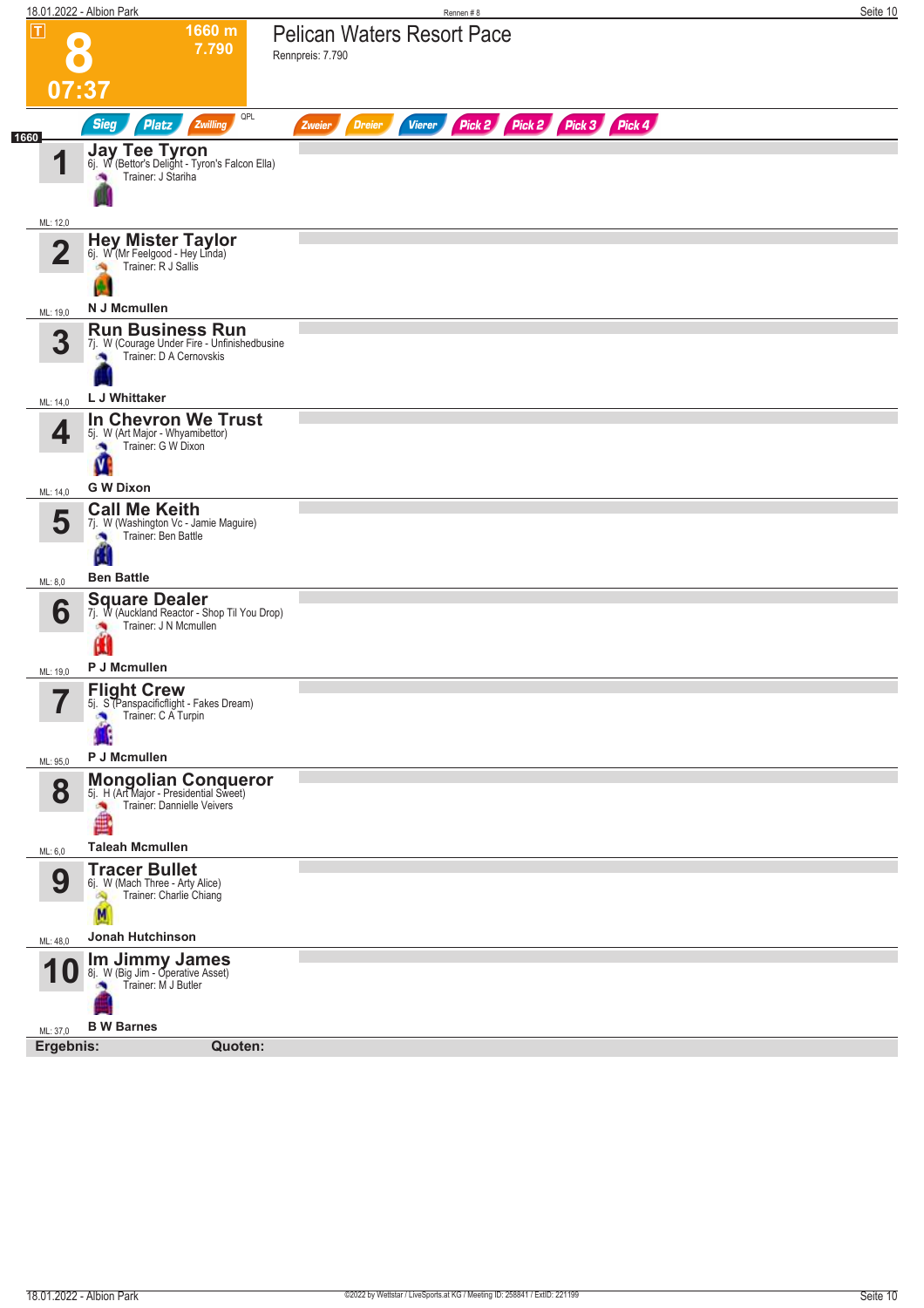